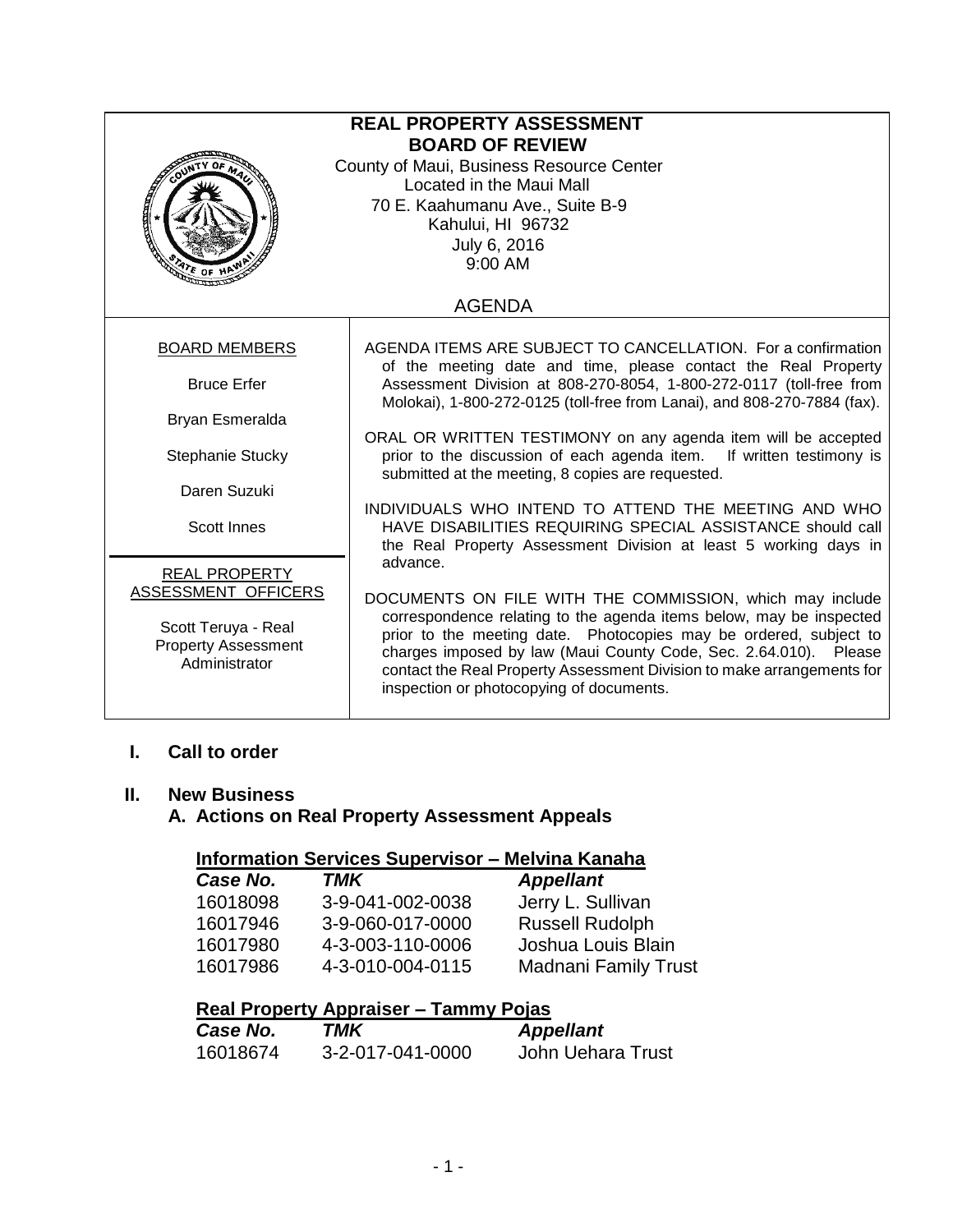# **Real Property Appraiser – Dreu DeCastro**

| Case No. | TMK              | <b>Appellant</b>                    |
|----------|------------------|-------------------------------------|
| 16018313 | 2-3-008-030-0000 | Maui Land & Pineapple Company, Inc. |
| 16018343 | 2-3-008-047-0000 | Maui Land & Pineapple Company, Inc. |
| 16018096 | 2-3-022-025-0000 | John A. Del Gatto                   |
| 16017971 | 2-3-060-025-0000 | Peter N. Voci                       |
| 16018248 | 3-9-009-021-0015 | Piyush Joshi                        |

#### **Real Property Appraiser – James 'Kimo' Kurokawa**

| Case No. | <b>TMK</b>       | <b>Appellant</b>                        |
|----------|------------------|-----------------------------------------|
| 16018526 | 2-1-013-010-0000 | Elias & Jamilunisha Hanif               |
| 16018250 | 2-1-024-020-0000 | Jun Miyano                              |
| 16018198 | 3-8-074-083-0000 | <b>Bernie/Susan Staley Family Trust</b> |
| 16018163 | 3-9-002-174-0000 | John Bryon Winder                       |
| 16017974 | 3-9-036-051-0000 | <b>Theodore Van Gelder</b>              |
| 16017931 | 3-9-050-049-0000 | Charles/Susan Douglas Brown             |
| 16018130 | 3-9-052-020-0000 | Timothy K. Lawler                       |
| 16018038 | 3-9-053-037-0000 | David S. Frazier                        |
|          |                  |                                         |

## **Real Property Appraiser – Seiko Machida**

| Case No. | TMK                           | <b>Appellant</b>                    |
|----------|-------------------------------|-------------------------------------|
| 16018353 | 4-2-004-025-0000              | Maui Land & Pineapple Company, Inc. |
| 16018355 | 4-2-004-037-0000              | Maui Land & Pineapple Company, Inc. |
| 16018405 | 4-2-004-053-0000              | Maui Land & Pineapple Company, Inc. |
| 16018431 | 4-2-004-054-0000              | Maui Land & Pineapple Company, Inc. |
| 16018435 | 4-3-001-001-0000              | Maui Land & Pineapple Company, Inc. |
|          | 16018433(Ag) 4-3-001-006-0000 | Maui Land & Pineapple Company, Inc. |
|          | 16018434(Res)4-3-001-006-0000 | Maui Land & Pineapple Company, Inc. |

#### **Real Property Appraiser – Kari Stockwell**

| Case No. | <b>TMK</b>       | <b>Appellant</b>                 |
|----------|------------------|----------------------------------|
| 16018545 | 2-1-008-062-0001 | Harry Conkey, III                |
| 16017943 | 3-9-008-014-0000 | Jacob Ross Freeman               |
| 16018263 | 4-2-001-024-0050 | Patricia S. Eastman              |
| 16018140 | 4-2-001-024-0068 | Janice Irene Malek               |
| 16018108 | 4-2-001-024-0097 | <b>Alfano Jr Family Trust</b>    |
| 16017970 | 4-2-001-024-0120 | <b>Kandelman Family Trust</b>    |
| 16018121 | 4-2-001-024-0131 | James/Laurie Lowson Revoc Liv Tr |
| 16018221 | 4-2-001-028-0066 | Kenneth C. McCorkle              |
| 16018626 | 4-2-001-028-0081 | Baker Family 2005 Revoc Trust    |
| 16018511 | 4-2-001-028-0086 | Jayne McCann Trust               |
| 16018481 | 4-2-001-028-0090 | Kenneth R. Boudreau              |
| 16018270 | 4-2-001-028-0135 | David V. Merritt                 |
| 16018470 | 4-2-001-028-0150 | Mary Elizabeth Fuson Trust       |
| 16018625 | 4-2-001-028-0156 | <b>Shapiro Land Trust</b>        |
| 16018521 | 4-2-001-030-0023 | Alma Diane Williams              |
|          |                  |                                  |